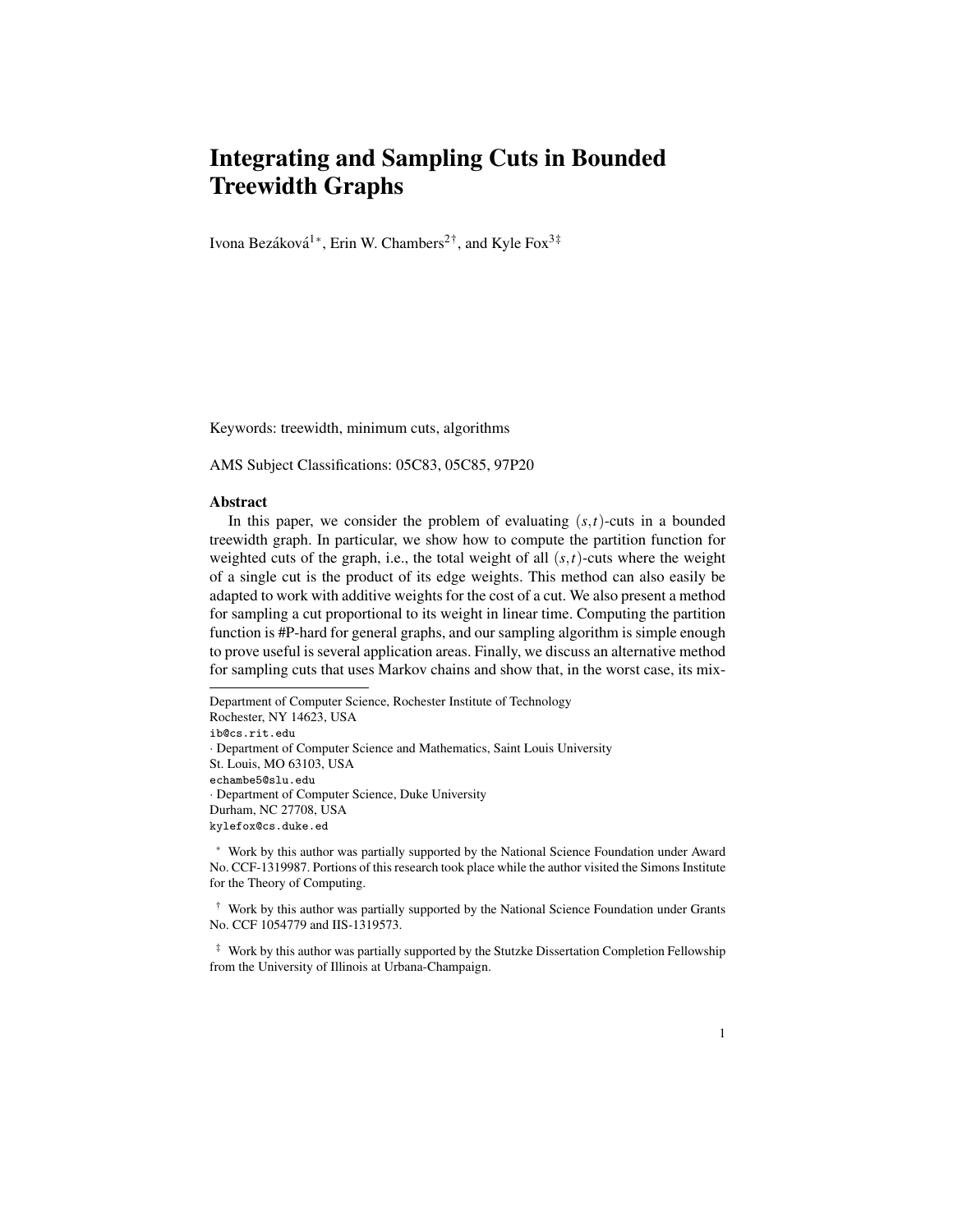ing time is exponential in the size of the graph even when the graph has bounded treewidth.

## 1 Introduction

Given a directed graph  $G = (V, E)$  of bounded treewidth with edge weights  $w(\cdot)$  and two designated vertices *s* and *t*, we describe a linear time algorithm for computing the partition function for weighted cuts in *G*. We assume a model of computation where pairs of values can be added, multiplied, and compared in constant time; requiring time proportional to the bit-complexity of numbers only increases our running times by a near-linear factor. After running our algorithm, it becomes possible to sample cuts proportionally to the product of edge weights in linear time. We emphasize that the probability of a cut being chosen in an individual sample is *exactly* as described above and not approximate.

For an  $(s,t)$ -cut  $C \subseteq V$ ,  $s \in C$ ,  $t \notin C$ , its weight  $w(C)$  is the *product* of weights for edges crossing the cut, that is:

$$
w(C) = \prod_{(x,y):x \in C, y \notin C, (x,y) \in E} w(x,y).
$$

Weights corresponding to products are used in many applications. For example, in physics and biology, the weights often represent probabilities or energies of individual events. In practice, the actual probabilities are unknown and are replaced by energies that are proportional to the probabilities. However, for certain applications including the maximum likelihood principle, one needs a close estimate on the probability of an event, not just its energy. To compute this probability, one needs to scale the energy of the event by the sum of the energies of all events. This scaling quantity is known as the *partition function*. Our algorithms for computing the partition function and sampling cuts appear in Sects. 3 and 4 respectively.

In Sect. 5, we extend the above results to work with multiple sources and sinks. The extension is surprisingly simple; however, this is the first result we are aware of on evaluating cuts in the multiple sources and sinks setting. In Sect. 6, we describe how to modify the above techniques to count and sample  $(s,t)$ -cuts that have minimum summed edge weight. While the minimum weight (*s*,*t*)-cut counting procedure is nearly the same as that given for computing the partition function, we feel it is different enough to be of independent interest.

As further motivation for our approach, we conclude this report with a discussion on Markov chain methods for (approximately) sampling (*s*,*t*)-cuts by multiplicative weight (Sect. 7). Markov chains have been used successfully for a variety of difficult counting problems, either to approximately count the number of solutions or to provide an approximately uniformly random solution [13]. A common and natural approach is to use a Glauber dynamics type chain that in each transition modifies the current state by a constant number of sites. For cuts, this means adding or removing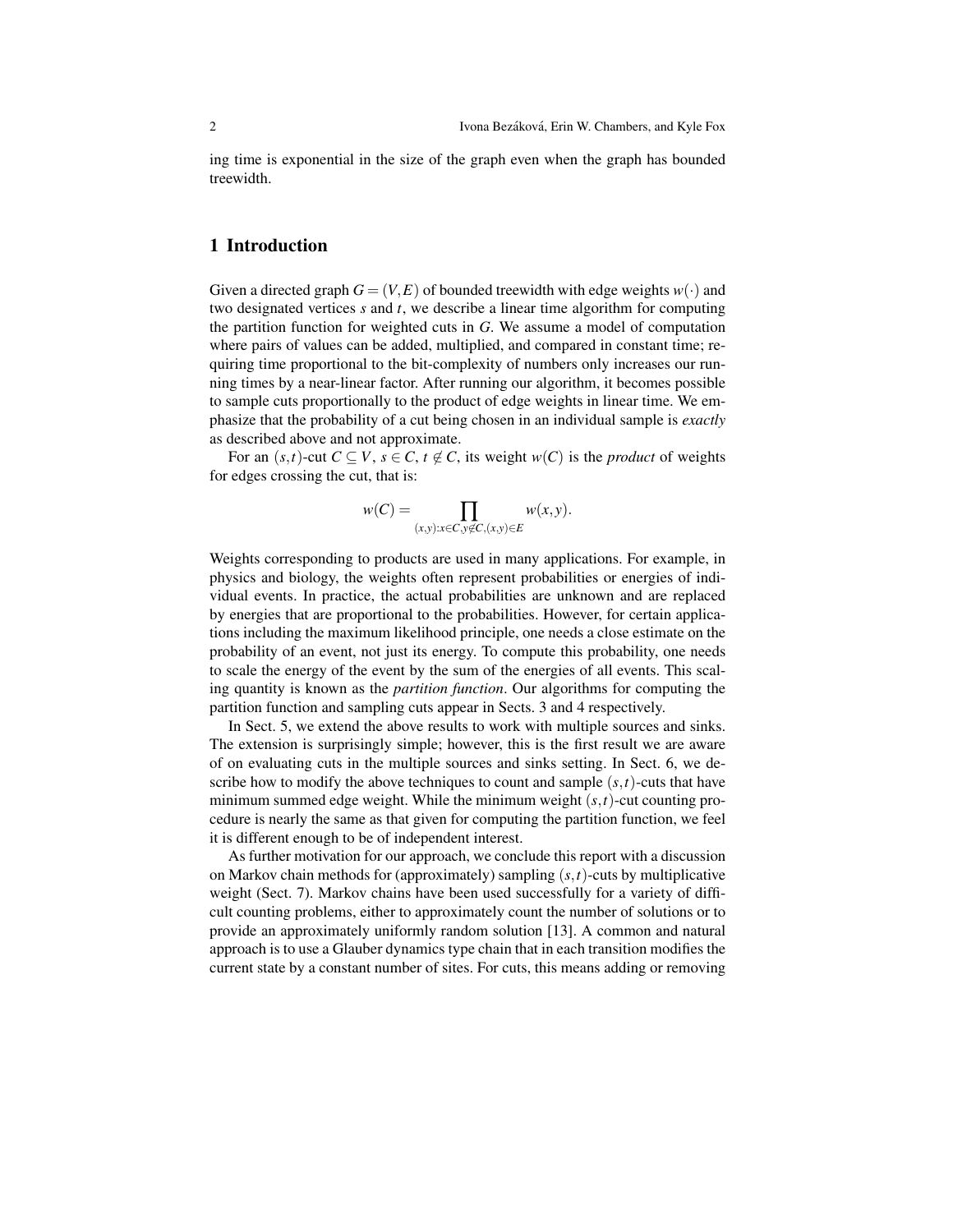a constant number of vertices to/from the current cut. We show that this approach may need exponential time to converge to an approximately uniform distribution on cuts, even in graphs of treewidth 2 or less. Therefore, for essentially any graph class Glauber dynamics Markov chains will not yield polynomial-time approximations of the partition function for weighted  $(s,t)$ -cuts. In contrast, our algorithms handle an interesting and widely studied class of graphs in (fast) polynomial time, and provide motivation for considering extensions to more general classes of graphs such as minor free graph families.

## *1.1 Related work*

For  $(s,t)$ -cuts the partition function *Z* is defined as the sum of the weights of all  $(s,t)$ -cuts:

$$
Z:=\sum_{C:C\subseteq V,s\in C,t\not\in C}w(C).
$$

Notice that for a cut  $C$ , its actual probability when sampling proportionally to its weight is  $w(C)/Z$ . Computing the partition function is #P-hard. This fact can be shown via a reduction from the problem of counting minimum cardinality (*s*,*t*)-cuts, which is  $#P$ -complete [17]. Assigning weight  $1/2<sup>n</sup>$  to all edges in the graph, where *n* is the number of vertices, means the minimum cardinality cuts will dominate the partition function.

This problem of counting minimum weight (*s*,*t*)-cuts in general graphs is #Pcomplete [17] even for unit weights, and can be reduced to the problem of counting maximal antichains in a poset [2]. Ball and Provan first considered the problem of counting minimum cuts and gave a polynomial time algorithm to compute the number of minimum cardinality  $(s,t)$ -cuts in an  $(s,t)$ -planar graph (where the source and sink are on the same face) [2]. Later, Bezáková and Friedlander generalized the algorithm for arbitrary locations of *s* and *t* in a planar graph [3] while also allowing arbitrary edge capacities. Chambers, Fox, and Nayyeri further generalized the algorithm for directed graphs embedded on orientable surfaces of bounded genus [7].

The problem of counting minimum (cardinality) cuts was originally motivated by questions in network reliability [2, 8, 14, 16]. In particular, the problem is closely related to the probabilistic connectness of stochastic graphs, where edges may fail with known probabilities [2]. More recently, counting minimum cuts has been studied for its applications to problems in computer vision. In these applications, the pixels of an image are interpreted as vertices in a graph with edges between the vertices describing the similarity between pixels. Minimum cuts provide a high quality way to segment the pixels of the image [6]. Counting minimum cuts is closely related to sampling these cuts, allowing for a varied selection of high quality segmentations.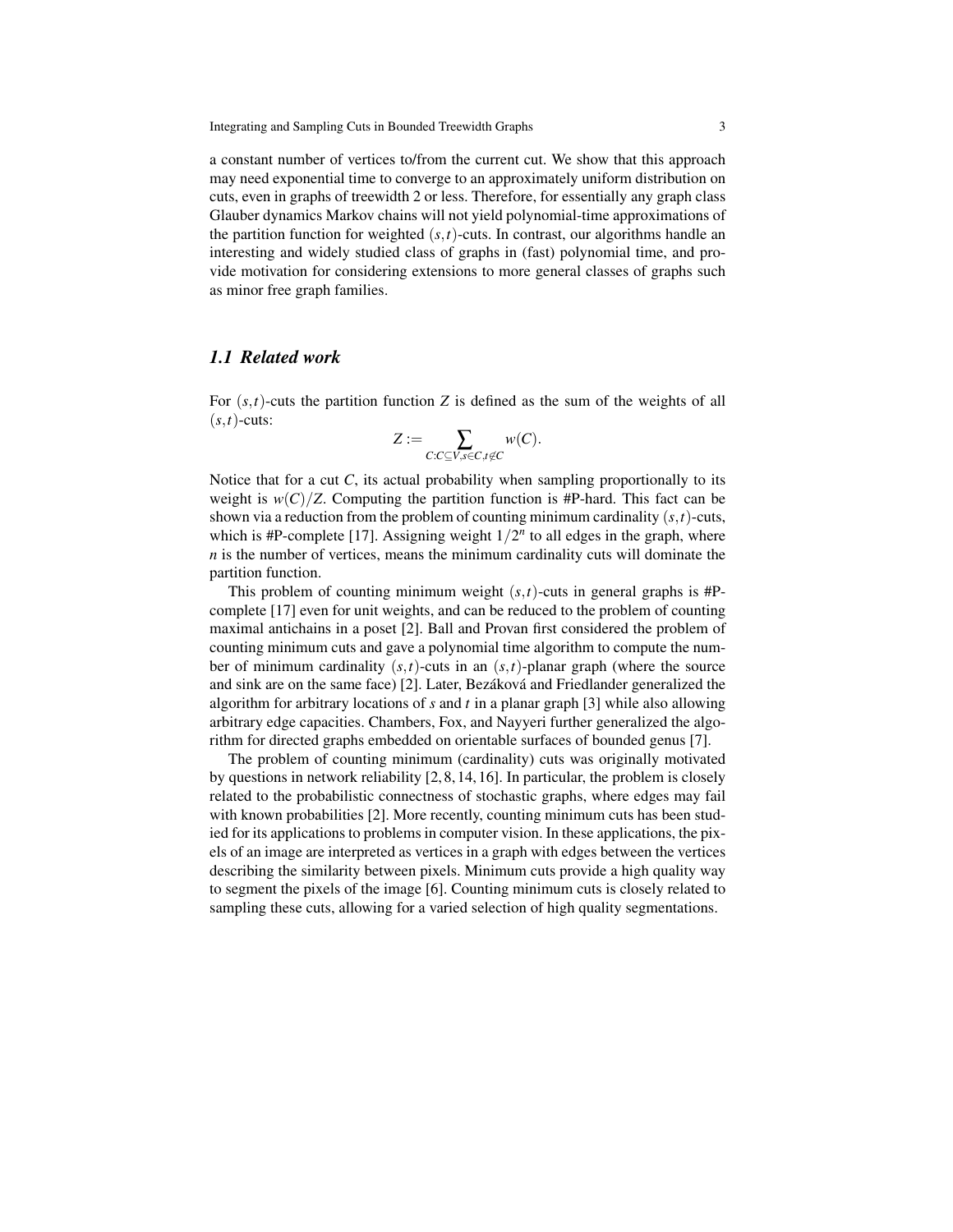#### *1.2 Courcelle's theorem for bounded treewidth graphs*

Courcelle showed in 1990 that any graph property describable in counting monadic second order logic can be decided in linear time if the input graph has bounded treewidth [9]. There are often practicality concerns with using this particular metatheorem, however, since many direct applications of it lead to hidden constants that are doubly or triply exponential in the treewidth [11].

Courcelle's theorem has been extended in a variety of ways. One extension particularly relevant to our work is as follows. Weight the edges of a graph *G* and fix a monadic second order logic formula  $\phi$  with one free set variable. For any set of edges *A*, the weight of *A* can be defined as either the sum or product of its edge weights. If *G* has bounded treewidth, it is possible to sum the weight of all sets *A* that satisfy  $\phi$  in linear time [10]. In particular, this result implies we can compute the partition function for weighted cuts of a graph *G* in linear time in bounded treewidth graphs, one of our main results.

The main advantage of our partition function algorithm over the meta-theorems mentioned above is that our algorithm is very simple, and the dependence on the treewidth of *G* is only singly exponential. As stated earlier, standard applications of Courcelle's theorem often have doubly or triply exponential dependence on treewidth.

Perhaps of greater interest, our algorithm also provides a simple way to randomly sample cuts, one of the key motivations behind the study of partition functions; to the best of our knowledge, no such sampling is known under the general framework of Courcelle's theorem.

#### 2 Tree Decompositions and Treewidth

A *tree decomposition*  $\mathcal{T}$  of a graph  $G = (V, E)$  is a pair  $(T, \mathcal{X})$  where T is a tree and  $\mathscr X$  is a family of subsets (or *bags*) of *V* such that:

- Each node *u* of *T* has a corresponding subset  $X_u \in \mathcal{X}$  and  $\bigcup_{X \in \mathcal{X}} X = V$ ;
- For every edge  $uv \in E$  there is a bag  $X \in \mathcal{X}$  such that  $u, v \in X$ .
- For any three nodes  $u, v, w \in T$  such that *v* is on the *u*-to-*w* path in  $T, X_u \cap X_w \subseteq T$ *Xv*.

In this paper, we will refer to the *bags or nodes* of *T* and the *vertices* of *G* to avoid confusion.

The *width* of a tree decomposition  $(T, \mathcal{X})$  is max $_{X \in \mathcal{X}} |X| - 1$ . The *treewidth* of a graph is the minimum possible width of a tree decomposition of the graph. Any graph of treewidth *k* has a tree decomposition with at most  $n-k+1$  nodes [5].

Tree decompositions were originally introduced by Halin [12] and were rediscovered (and popularized) by Robertson and Seymour [18]. While it is NP-complete to decide if any graph has treewidth at most *k* [1], a tree decomposition can be constructed in linear time if *k* is a constant (the dependance on *k* is exponential) [4].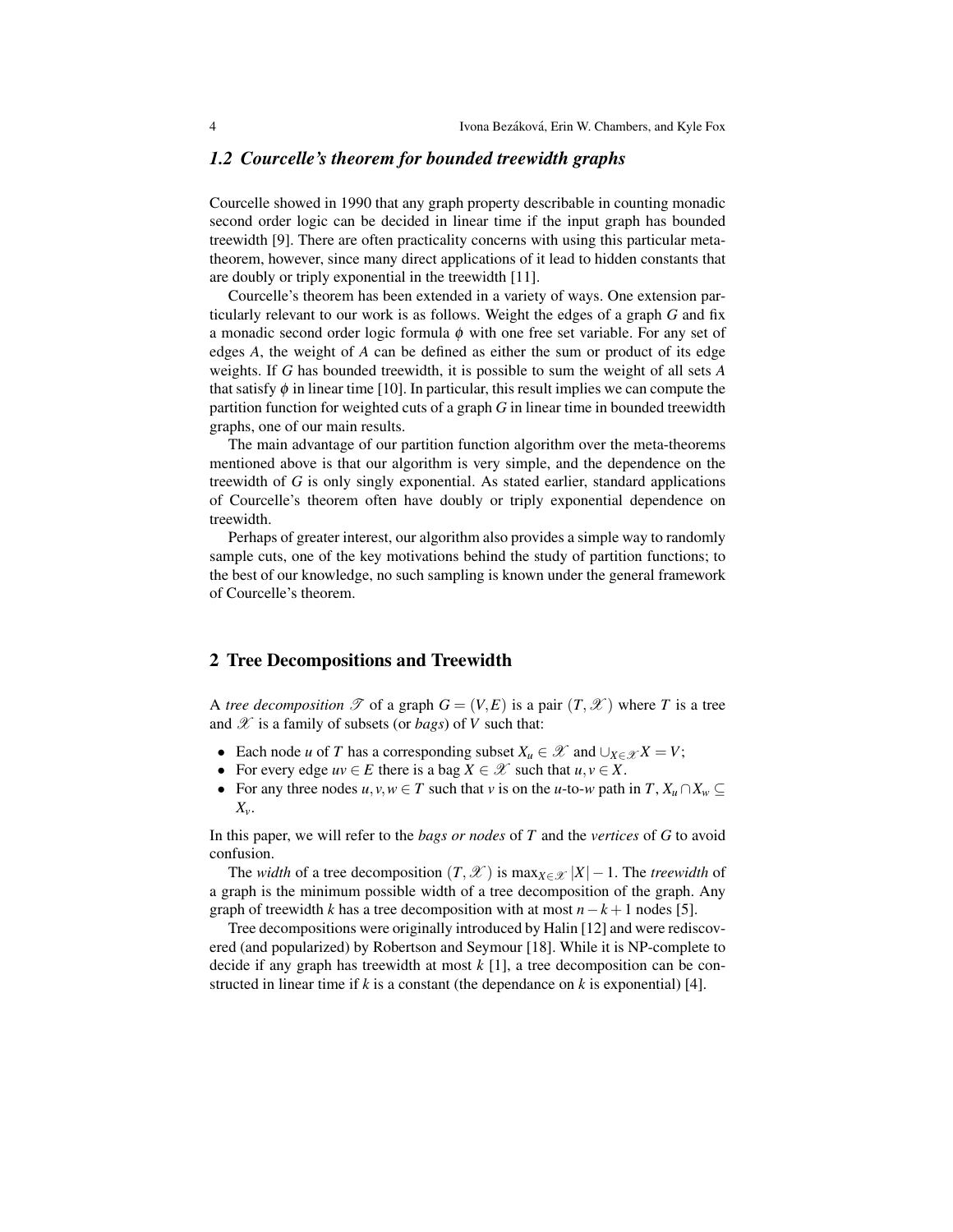We only consider tree decompositions  $\mathscr{T} = (T, \mathscr{X})$  with  $O(n)$  nodes where *T* is rooted at some node *r* and every node of *T* has at most two children. We can modify any tree decomposition of width  $k$  and  $O(n)$  nodes to meet the last assumption in  $O(kn)$  time without increasing the width of the decomposition by replacing any node *v* with *d* children by *d* −1 nodes, each with 2 children and the same bag as *v*.

## 3 Computing the Partition Function

In this section we show how to compute the partition function for weighted cuts of *G*. Let  $G = (V, E, w)$  be a positively edge-weighted graph (directed or not) with treewidth *k*. Let *s*,*t*  $\in$  *V* be the source and the sink, respectively, *s*  $\neq$  *t*. For an  $(s,t)$ cut  $C \subseteq V$ ,  $s \in C$ ,  $t \notin C$ , its weight  $w(C)$  is the *product* of weights for edges crossing the cut, that is:

$$
w(C) = \prod_{(x,y):x \in C, y \notin C, (x,y) \in E} w(x,y).
$$

We wish to compute the total weight, that is, the sum of weights over all  $(s, t)$ -cuts.

Let  $\mathscr T$  be a tree decomposition of *G* with width *k*. For every edge  $e = (x, y) \in E$ , choose exactly one bag  $X_u$  with  $x, y \in X_u$  as its *designated bag*. For a bag  $X_u$ , we refer to the set  $E_u$  of edges  $e = (x, y) \in E$  such that  $x, y \in X_u$  and  $X_u$  is the designated bag for *e*, as the *designated edges* for *Xu*.

We are now ready to present the algorithm. The idea is to compute, for each bag and for each of its subsets, the total weight of the cuts that are consistent with the subset, where the weight takes into account only the edges that are designated to this bag or to one of its descendents. Algorithm 1 contains pseudocode for the algorithm. The correctness of the algorithm is chiefly explained by Lemma 1 below.

We first analyze the running time of the algorithm. It does a single pass through the tree *T*, where in each node it goes through  $2^{O(k)}$  operations. There are  $O(n)$ nodes total in *T*, so we get an  $2^{O(k)}n$  running time. More precisely, each node actually has  $O(2^{3k}k)$  operations since there are  $2^{k+1}$  choices for *C*,  $2^{2k+2}$  choices for  $C_1$  and  $C_2$ , and it takes  $O(k)$  time to verify that for each pair  $C_1$  and  $C_2$ , we have  $C_1 \cap X_v = C \cap X_{v_1}$  and  $C_2 \cap X_v = C \cap X_{v_2}$ . We get a total running time of  $O(2^{3k}kn)$ .

Next we prove the correctness of our algorithm.

**Lemma 1.** Let v be a node of T and let  $P(v)$  be the set of all descendants of v in *T* (including v). Let  $\tilde{V}_v = \bigcup_{u \in P(v)} X_u$  be the union of all the bags corresponding to  $P(v)$ , and let  $\tilde{E}_v = \bigcup_{u \in P(v)} E_u$  be the union of all the edges that are designated for *those bags. At the time when a node v is marked as done, the following holds for each*  $C \subseteq X_v$ *:* 

$$
weightDP_v[C] = \sum_{\tilde{C} \subseteq \tilde{V}_v, s \notin (\tilde{V}_v \setminus \tilde{C}), t \notin \tilde{C}, \tilde{C} \cap X_v = C} \left( \prod_{x, y: x \in \tilde{C}, y \notin \tilde{C}, (x, y) \in \tilde{E}_v} w(x, y) \right).
$$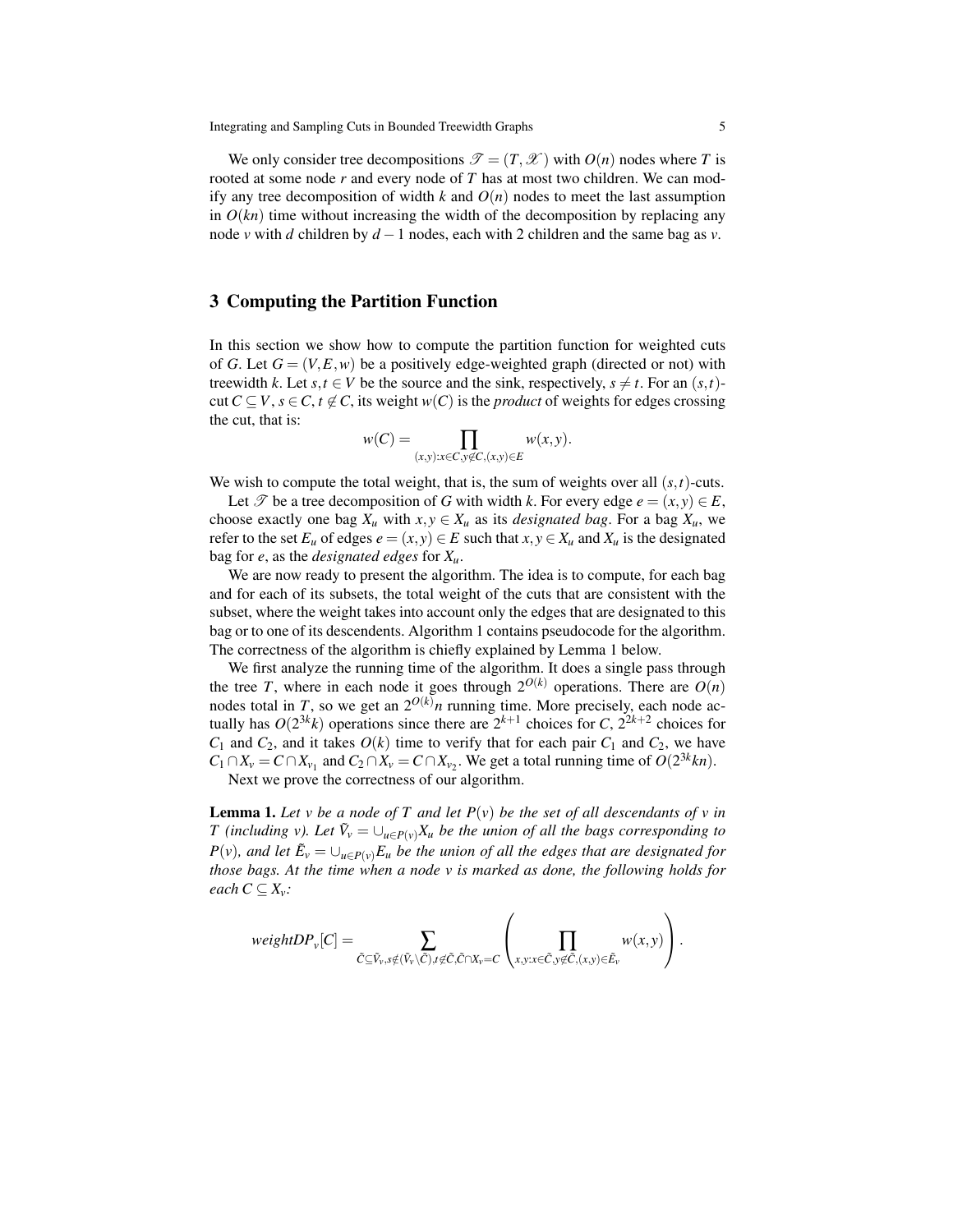Algorithm 1 Computing the partition function for weighted (*s*,*t*)-cuts in a graph *G* with treewidth *k*

```
Require: A graph G, a corresponding tree decomposition \mathcal{T} = (T, \mathcal{X}) of width k with T rooted
    at node r, and distinct vertices s,t
```
- 1: Mark all nodes of *T* as not done.
- 2: for every leaf node *u* of *T* do
- 3: for every subset  $C \subseteq X_u$  such that  $s \notin (X_u \setminus C)$  and  $t \notin C$  do
- 4: Let weight $DP_u[C]$  be the product of all the designated edges for  $X_u$  that are cut by *C*:  $weightDP_u[C] := \prod_{(x,y)\in E_u, x\in C, y\not\in C} w(x,y).$
- 5: **for** all other subsets  $C \subseteq X_u$  do
- 6: Let weight $DP_u[C] := 0$ .
- 7: Mark *u* as done.

8: for every non-leaf node  $v$  of  $T$  such that all its children are done do

- 9: Let  $v_1$  be *v*'s child and  $v_2$  be the other child (if it exists).<br>10: **for** every subset  $C \subseteq X_v$  such that  $s \notin (X_v \setminus C)$  and  $t \notin C$
- **for** every subset  $C \subseteq X_v$  such that  $s \notin (X_v \setminus C)$  and  $t \notin C$  **do**
- 11: Let weightDP<sub>*v*</sub> $[C] := 0$ .
- 12: **for** every subset  $C_1 \subseteq X_{v_1}$  such that  $C_1 \cap X_v = C \cap X_{v_1}$  and every subset  $C_2 \subseteq X_{v_2}$  such that  $C_2 \cap X_v = C \cap X_{v_2}$  (if applicable) **do**
- 13: Add weightDP<sub>*v*1</sub></sub> $[C_1] \cdot$  weightDP<sub>*v*2</sub> $[C_2]$  to weightDP<sub>*v*</sub> $[C]$ . (If there is no  $v_2$ , take weightDP<sub> $v_2$ </sub> $[C_2] = 1$ .)
- 14: Set weightDP<sub>*v*</sub></sub> $[C] := \text{weightDP}_v[C] \cdot \prod_{(x,y)\in E_v, x\in C, y\notin C} w(x,y).$
- 15: **for** all other subsets  $C \subseteq X_v$  do
- 16: Let weight $DP_v[C] := 0$ .
- 17: Mark *v* as done.
- 18: **return**  $\sum_{C \subseteq X_r}$  weightDP<sub>*r*</sub>[*C*].

*Proof.* We will prove the lemma by induction on the number of descendants of *v*. For the base case, *v* is a leaf node of *T*. The summation goes through a single  $\tilde{C}$  as  $\tilde{v} = X_v$  and  $\tilde{C} \cap X_v = C$  implies that  $\tilde{C} = C$ . The claim follows directly from steps 4 and 6 of the algorithm.

For the inductive case, suppose that  $\nu$  is not a leaf and that the claim holds for all nodes with fewer descendants; in particular, the claim holds for *v*'s children. Let  $\tilde{C} \subseteq \tilde{V}_v$  be such that  $s \notin (\tilde{V}_v \setminus \tilde{C}), t \notin \tilde{C}$ , and  $\tilde{C} \cap X_v = C$ . We will show that the algorithm includes the weight  $\prod_{x,y:x\in\tilde{C},y\notin\tilde{C},(x,y)\in\tilde{E}_v} w(x,y)$  in the computation of weight $DP_{\nu}[C]$ .

Recall that  $v_1$  and  $v_2$  (if it exists) are *v*'s children in *T*. Let  $\tilde{C}_i = \tilde{C} \cap \tilde{V}_{v_i}$  be the restriction of the cut  $\tilde{C}$  to the descendants of  $v_i$  and let  $C_i = \tilde{C} \cap X_{v_i}$  be its restriction to the bag  $X_{v_i}$ . Notice that  $C_i \cap X_v = C \cap X_{v_i}$ . Let  $\pi(C) = \prod_{(x,y) \in E_v, x \in C, y \notin C} w(x, y)$ . The sum of weights for all  $\tilde{C}$  as described above is

$$
\sum_{\tilde{C}} \left[ \pi(C) \cdot \prod_{(x,y)\in \tilde{E}_{v_1}, x \in \tilde{C}_1, y \notin \tilde{C}_1} w(x,y) \cdot \prod_{(x,y)\in \tilde{E}_{v_2}, x \in \tilde{C}_2, y \notin \tilde{C}_2} w(x,y) \right] \n= \pi(C) \sum_{\tilde{C}} \left[ \prod_{(x,y)\in \tilde{E}_{v_1}, x \in \tilde{C}_1, y \notin \tilde{C}_1} w(x,y) \cdot \prod_{(x,y)\in \tilde{E}_{v_2}, x \in \tilde{C}_2, y \notin \tilde{C}_2} w(x,y) \right].
$$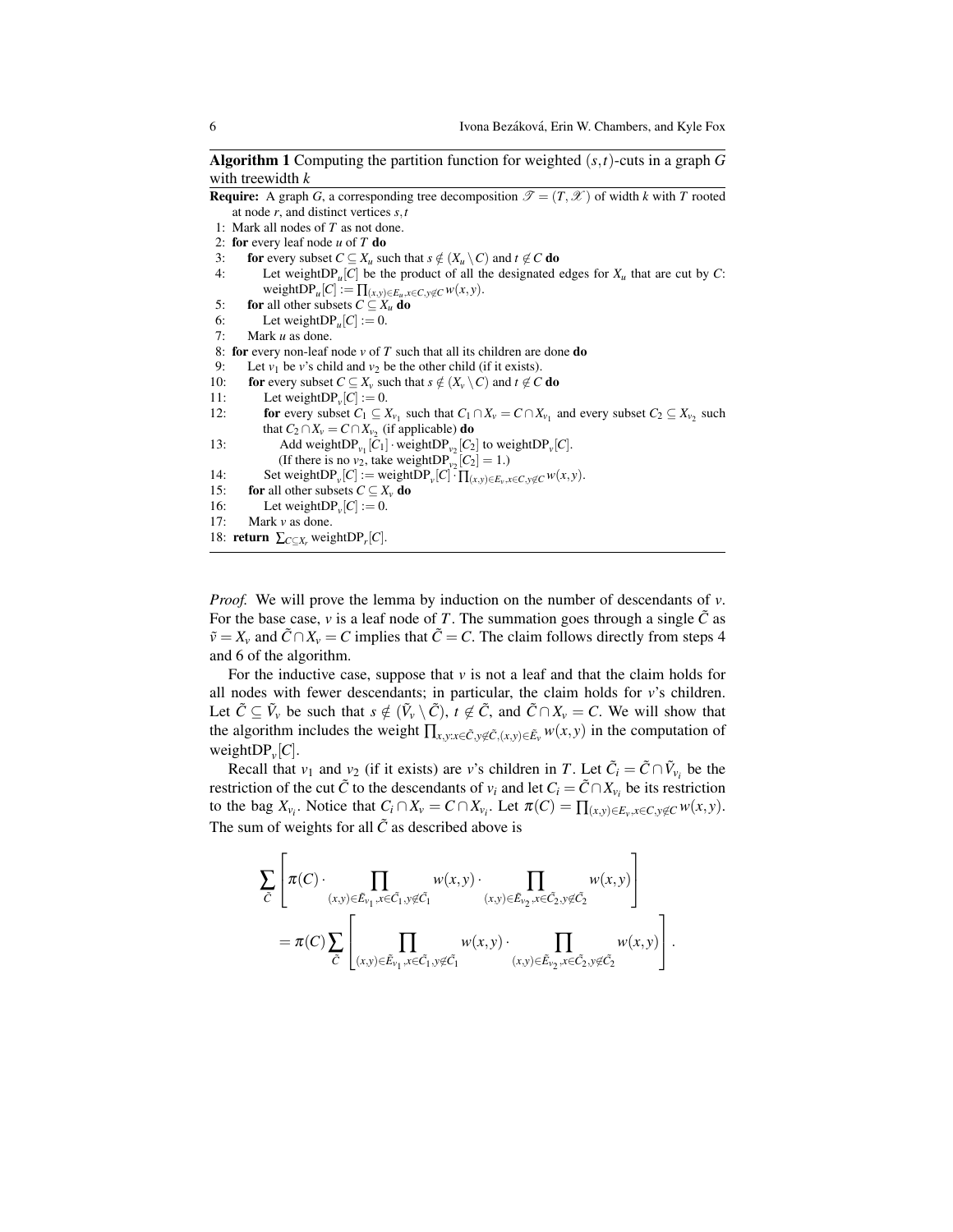By the definition of tree decompositions, any pair of choices for  $\tilde{C}_1$  and  $\tilde{C}_2$  as allowed above will include or exclude the same members of  $\tilde{V}$ . By this fact and distribution, we see the expression above is equal to

$$
\pi(C) \cdot \text{weightDP}_\nu[C_1] \cdot \text{weightDP}_\nu[C_2].
$$

The lemma immediately yields the main theorem of this section.

Theorem 1. *Algorithm 1 correctly computes the partition function for all* (*s*,*t*)*-cuts. The running time is*  $O(2^{3k}kn)$ *.* 

*Proof.* Apply the lemma to  $v = r$ . Then we get  $\tilde{V}_r = V$ ,  $\tilde{E}_r = E$ . An  $(s, t)$ -cut  $\tilde{C}$ will be accounted for by weight $DP_r[C]$  for  $C = \tilde{C} \cap X_r$ . Summing across all *C*'s we account for all (*s*,*t*)-cuts.

## 4 Sampling Cuts

One interesting application of our dynamic programming formulation is that it can be easily modified to aid in repeatedly sampling cuts. Recall that in many applications, these weights are probabilities of some individual event's occurrence, and may be estimates or energies that correspond to probabilities but lack the scaling factor. Therefore, sampling provides a method via which events can be repeatedly selected from the given probability distribution.

Algorithm 1 given above builds a dynamic programming table that can be used to randomly sample cuts proportionally to their weight. For a node *v*, the subset of vertices  $\tilde{V}_v$  as described in Lemma 1, and a subset of vertices  $C \subseteq X_v$ , we need a way to sample a subset of vertices  $\tilde{C} \subseteq \tilde{V}_v$  such that  $s \notin (\tilde{V}_v \setminus \tilde{C}), t \notin \tilde{C}$ , and  $\tilde{C} \cap X_v = C$ proportionally to  $\prod_{x,y:x\in\tilde{C},y\notin\tilde{C},(x,y)\in\tilde{E}_v} w(x,y)$ . Let  $v_1$  and  $v_2$  be the children of  $v$  in *T* (assuming  $v_2$  exists). In order to sample this subset, our algorithm randomly selects two subsets of vertices  $C_1 \subseteq X_{\nu_1}$  and  $C_2 \subseteq X_{\nu_2}$  such that  $C_1 \cap X_{\nu} = C \cap X_{\nu_1}$  and  $C_2 \cap X_v = C \cap X_{v_2}$ . It does so proportionally to weightDP<sub>*v*1</sub></sub> $[C_1] \cdot$ weightDP<sub>*v*2</sub> $[C_2]$ . Similar to before, if  $v_2$  does not exist, then our algorithm only selects  $C_1$  and it assumes weight $DP_{v_2}[C_2] = 1$  when giving weights to the subsets. Once  $C_1$  and  $C_2$ are selected in  $O(k)$  time, it recursively selects subsets from  $\tilde{V}_{v_1}$  and  $\tilde{V}_{v_2}$  using the same procedure.

In order to select an  $(s,t)$ -cut, it selects a set  $C_r \subseteq X_r$  from the root bag proportionally to weight $DP_r[C_r]$  in  $O(k)$  time. It then uses the above procedure to select the whole cut  $\tilde{C}$ . A random sample is performed once per tree node, so the entire procedure takes *O*(*kn*) time.

Theorem 2. *There exists an algorithm to sample* (*s*,*t*)*-cuts proportionally to their weight in O*(*kn*) *time per sample after running Algorithm 1 once.*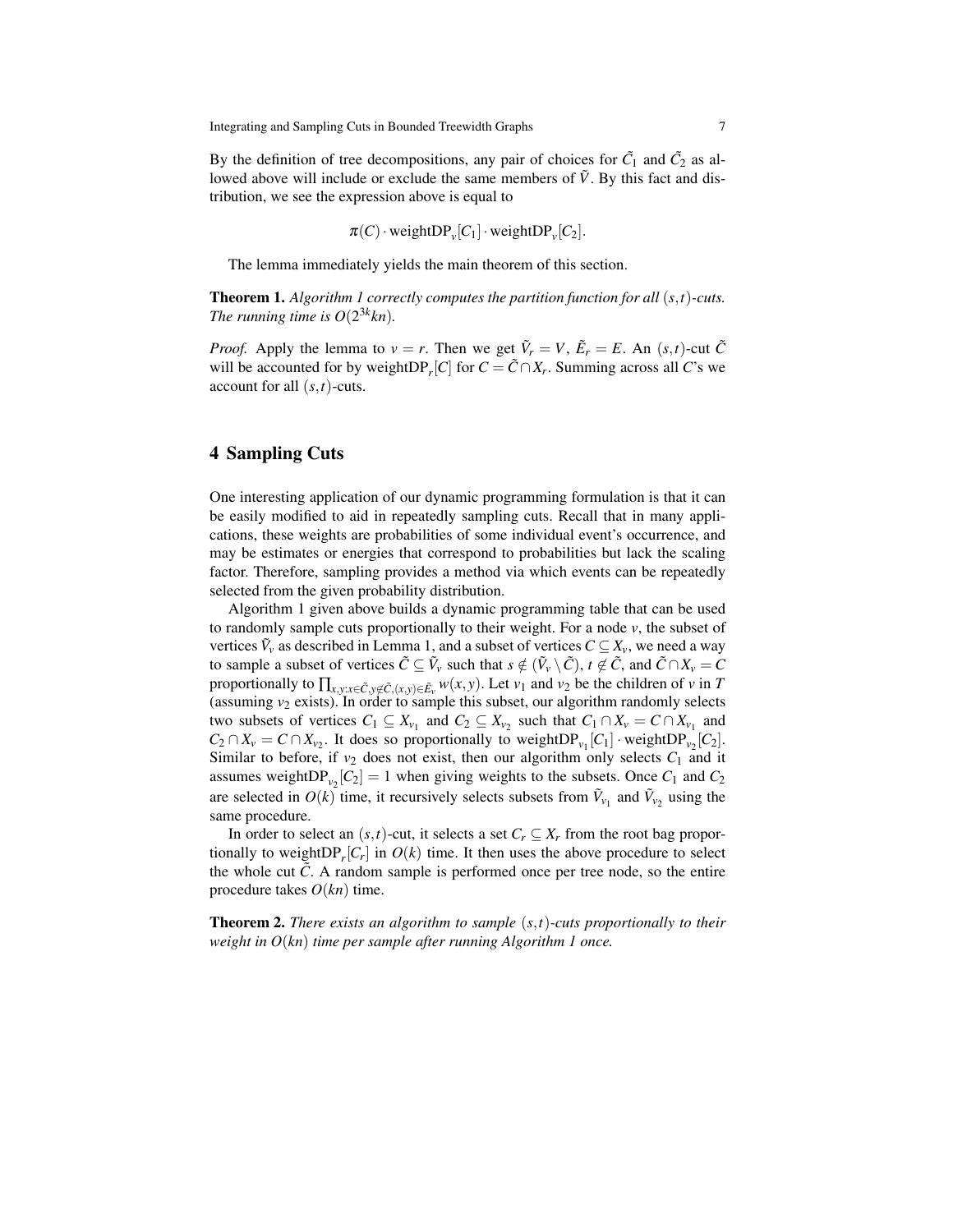## 5 Multiple Source-Sink Cuts

We now describe an extension to our previous algorithms to handle computing the partition function when there are multiple sources and multiple sinks in the input graph *G*. In essence, this is a simple modification to our previous algorithms, but as far as we are aware it is the first result on evaluating cuts in the multiple sources and sinks setting.

The extension works as follows. Let *S* be the set of source vertices and *T* be the set of sink vertices. Our algorithms modify the graph *G* by adding two vertices *s* ∗ and *t* ∗ . They then add an edge from *s* ∗ to every member of *S* and an edge from every member of *T* to  $t^*$ . Vertex  $s^*$  is set as the only source and vertex  $t^*$  is set as the only sink.

These edges are given weight 0 so that any  $(s^*, t^*)$ -cut that divides *S* or *T* will have weight 0. We can add  $s^*$  and  $t^*$  to every bag in any tree decomposition of  $G$ , increasing the width of the decomposition by 2 while still maintaining it as a valid tree decomposition after modifying *G*. The partition function and number of minimum weight  $(S_1, S_2)$ -cuts can still be computed in  $O(2^{3k}kn)$  time.

## 6 Minimum (*s*,*t*)-cuts

In this section, we describe how to count and sample  $(s,t)$ -cuts that have minimum summed edge weight. Our algorithm is very similar to the one used for computing the partition function. The pseudocode appears in Algorithm 2. The key idea behind our algorithm for counting minimum cuts is that our dynamic programming procedure takes a subset of vertices for a bag and returns *two* values, the *weight* of any minimum  $(s, t)$ -cut consistent with that subset, and the *number* of these minimum weight cuts. When computing the two values for a node *v*'s bag, it enumerates all consistent subsets for the children of *v*. The children's subsets only contribute to *v*'s number variable if the sum of their weight variables is minimum. The proof of correctness is nearly the same as that given earlier for computing the partition function.

Theorem 3. *Algorithm 2 correctly computes the number of minimum weight* (*s*,*t*) *cuts. The running time is*  $O(2^{3k}kn)$ *.* 

Similar to before, our algorithm for counting minimum (*s*,*t*)-cuts builds a dynamic programming table that can be used to sample minimum weight  $(s, t)$ -cuts uniformly at random. The procedure is the same as the one given for sampling cuts proportionally to multiplicative weight, except the sampling algorithm will pick subsets of vertices  $C_1$  and  $C_2$  for each node *v*'s children proportionally to the product of  $C_1$  and  $C_2$ 's number variables. The algorithm only considers subsets  $C_1$  and  $C_2$ where the sum of their weight variables are minimum.

Theorem 4. *There exists an algorithm to sample minimum weight* (*s*,*t*)*-cuts uniformly at random in O*(*kn*) *time per sample after running Algorithm 2 once.*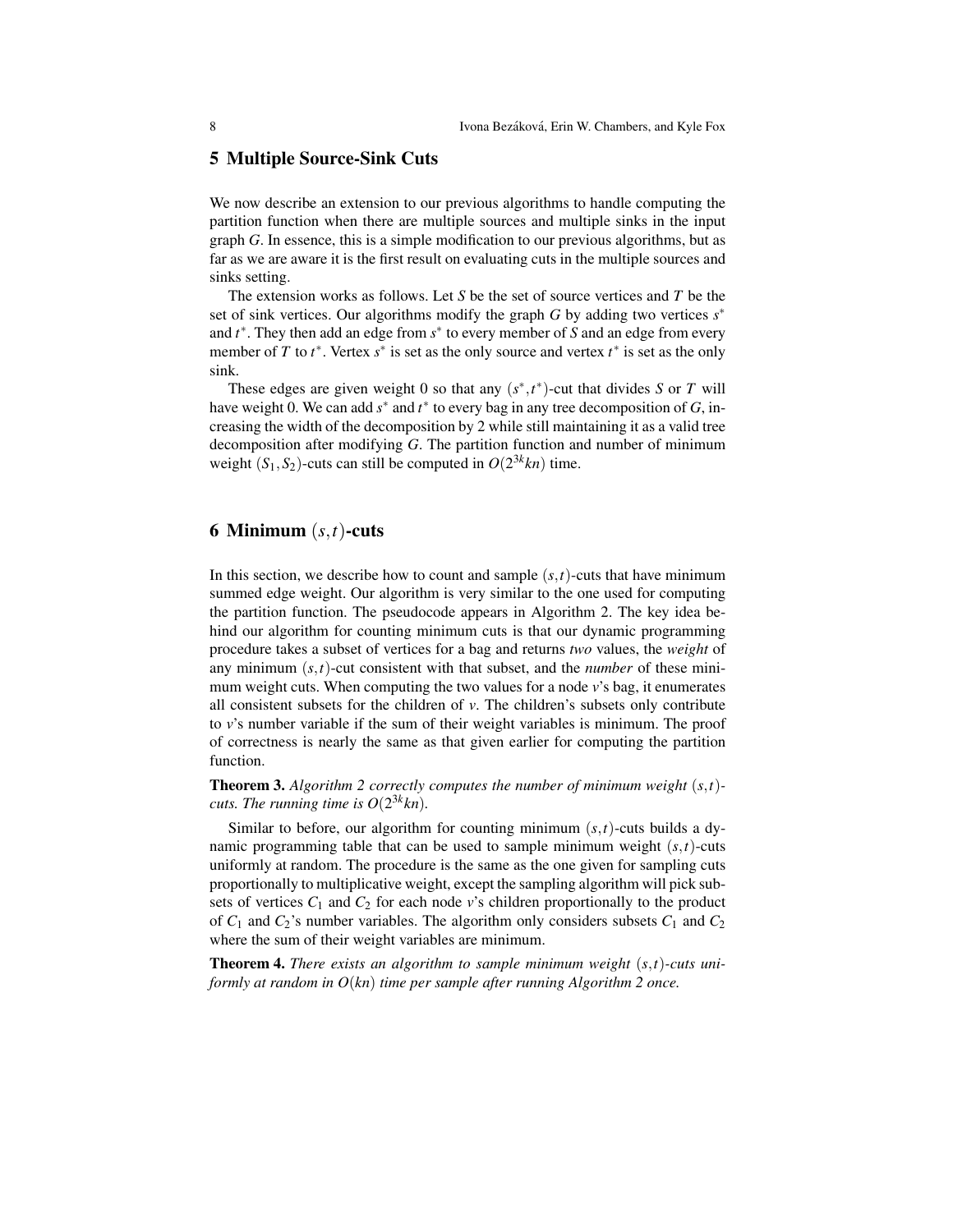**Algorithm 2** Counting the minimum weight  $(s, t)$ -cuts in a graph *G* with treewidth *k*

```
Require: A graph G, a corresponding tree decomposition \mathcal{T} = (T, \mathcal{X}) of width k with T rooted
     at node r, and distinct vertices s,t
 1: Mark all nodes of T as not done.
 2: for every leaf node u of T do
 3: for every subset C \subseteq X_u such that s \notin (X_u \setminus C) and t \notin C do
 4: Let countDP<sub>u</sub><sup>[</sup>C] be the total weight and number of cuts designated by C: countDP<sub>u</sub><sup>[C]</sup> := (\sum_{(x, y) \in E, y \in C, y \notin C} w(x, y), 1).\sum_{(x,y)\in E_u, x\in C, y\not\in C} w(x, y), 1.
 5: for all other subsets C \subseteq X_u do
 6: Let countDP_u[C] := (\infty, 0).
 7: Mark u as done.
 8: for every non-leaf node v of T such that all its children are done do
9: Let v_1 be v's child and v_2 be the other child (if it exists).<br>10: for every subset C \subseteq X_v such that s \notin (X_v \setminus C) and t \notin Cfor every subset C \subseteq X_v such that s \notin (X_v \setminus C) and t \notin C do
11: Let (minWeight, cutCount) := (\infty, 0).
12: for every subset C_1 \subseteq X_{\nu_1} such that C_1 \cap X_{\nu} = C \cap X_{\nu_1} and every subset C_2 \subseteq X_{\nu_2} such
              that C_2 \cap X_v = C \cap X_{v_2} (if applicable) do
13: (subWeight<sub>i</sub></sub>, subCount<sub>i</sub>) := countDP<sub>v<sub>i</sub></sub>[C<sub>i</sub>] for i \in \{1, 2\}.
                  (If there is no v_2, take countDP<sub>v_2</sub>[C_2] = (0,1).)
14: if subWeight<sub>1</sub> + subWeight<sub>2</sub> = minWeight then<br>15: Set (minWeight.cutCount) := (minWeight.c
                      Set (minWeight, cutCount) := (minWeight, cutCount + subCount<sub>1</sub> · subCount<sub>2</sub>).
16: if subWeight<sub>1</sub> + subWeight<sub>2</sub> < minWeight then<br>17: Set (minWeight, cutCount) := (subWe
17: Set (minWeight, cutCount) := (subWeight<sub>1</sub> + subWeight<sub>2</sub>, subCount<sub>1</sub> ·subCount<sub>2</sub>).
18: Set countDP_v[C] := (\text{minWeight} + \sum_{(x,y)\in E_u, x\in C, y\notin C} w(x,y)), cutCount).<br>19: for all other subsets C \subseteq X. do
19: for all other subsets C \subseteq X_v do<br>20: Let countDP<sub>u</sub>[C] := (\infty, 0).
20: Let countDP<sub>u</sub>[C] := (\infty,0).<br>21: Mark v as done.
          Mark v as done.
22: Let (minWeight, cutCount) := (\infty, 0).
23: for every subset C \subseteq X_r do
24: (\text{subWeight}, \text{subCount}) := \text{countDP}_r[C].25: if subWeight = minWeight then
26: Set (minWeight, cutCount) := (minWeight, cutCount + subCount).
27: if subWeight < minWeight then
28: Set (minWeight, cutCount) := (subWeight, subCount).
29: return cutCount.
```
## 7 Markov Chain Techniques: Slow Mixing

In this section we discuss using Markov chains to generate a random  $(s,t)$ -cut approximately proportional to its multiplicative weight. In particular, we provide a simple undirected graph with bounded treewidth for which Markov chains that modify only a constant portion of the cut need exponential time to get close to the stationary distribution. We begin with a refresher on Markov chains before getting into our results.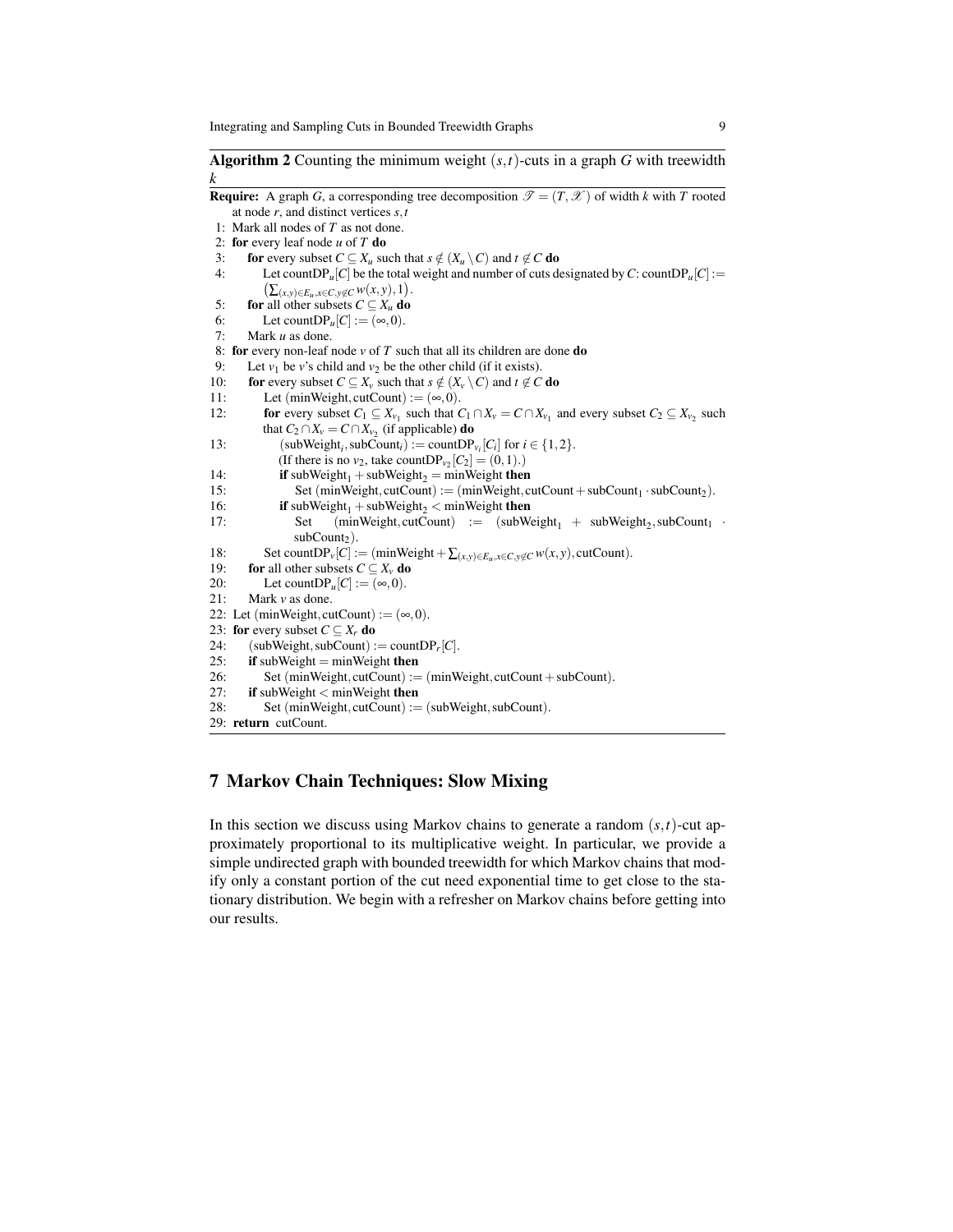#### *7.1 Markov chain preliminaries*

A *Markov chain* is a pair  $(\Omega, P)$ , where  $\Omega$  is a set of *states* and P is a (right) stochastic matrix of size  $|\Omega| \times |\Omega|$  that specifies the probabilities  $P(x, y)$  of *transitioning* from state *x* to state *y*. A distribution  $\pi$  on states  $\Omega$  is *stationary* if  $\pi(y) = \sum_{x \in \Omega} \pi(x)P(x, y)$  for all  $x, y \in \Omega$ ; in other words, if starting from a state chosen according to the distribution  $\pi$ , after one step of the Markov chain the states are distributed according to  $\pi$ . Notice that  $P^t(x, y)$  is the probability of transitioning from *x* to *y* in *t* steps. A Markov chain is irreducible if for every *x*, *y* there is a *t* such that  $P^{t}(x, y) > 0$ ; it is aperiodic if  $gcd{t : P^{t}(x, y) > 0} = 1$  for every *x*, *y*. An irreducible and aperiodic Markov chain has a unique stationary distribution; moreover, if the transition matrix is symmetric (that is  $P(x, y) = P(y, x)$  for every *x*, *y*), then the stationary distribution is uniform (that is  $\pi(x) = 1/|\Omega|$ ). The Metropolis-Hastings technique can be used to modify the transition probabilities of a symmetric Markov chain to achieve a desired stationary distribution  $\sigma$ . In particular, for an irreducible, aperiodic, and symmetric Markov chain  $M = (\Omega, P)$ , we can construct a Markov chain  $M_{\sigma} = (\Omega, P_{\sigma})$  such that  $P_{\sigma}(x, y) = P(x, y) \min{\{\sigma(y)/\sigma(x), 1\}}$  for  $x \neq y$ .

The *mixing time*  $\tau(\varepsilon) := \max_{x \in \Omega} \min\{t : d_{tv}(P^t(x,.), \pi) < \varepsilon\}$  is the time needed to get ε-close to stationarity when starting from an arbitrary state *x*. The *total variation distance*  $d_{tv}(\mu, \pi) := \sum_{x \in \Omega} (\mu(x) - \pi(x))/2$  measures the closeness of two distributions  $\mu$  and  $\pi$ . For any  $A \subset \Omega$ , let  $\pi(A) := \sum_{x \in A} \pi(x)$ . A quantity known as *conductance*

$$
\Phi := \min_{A \subset \Omega, \pi(A) \le 1/2} \frac{\sum_{x \in A, y \in \Omega - A} \pi(x) P(x, y)}{\pi(A)} \tag{1}
$$

can be used to bound the mixing time of an ergodic Markov chain (from above and below). In particular, for a Markov chain with  $P(u, u) \geq 1/2$ , for every  $u \in \Omega$ ,

$$
\frac{1}{2}\left(\frac{1}{2\Phi}-1\right)\log\left(\frac{1}{2\epsilon}\right) \leq \tau(\epsilon) \leq \frac{2}{\Phi^2}\log\left(\frac{1}{\pi_{\min}\epsilon}\right),\tag{2}
$$

where  $\pi_{\min} = \min_{x \in \Omega} \pi(x)$  [15, 19]. The requirement on  $P(u, u) \ge 1/2$  is technical, typically used to guarantee that a chain is aperiodic. For every Markov chain  $M = (\Omega, P)$  there exists a so-called *lazy* Markov chain  $M_{\text{lazy}} = (\Omega, P_{\text{lazy}})$  that with probability 1/2 stays in the current state, otherwise it follows transitions of *M*; formally,  $P_{\text{lazy}} = 1/2(I + P)$  where *I* is the identity matrix. The stationary distribution of  $M_{\text{lazy}}$  is the same as that of *M*. Intuitively, a lazy Markov chain takes about twice as long to mix compared to the original chain.

## *7.2 Glauber dynamics Markov chains for cuts*

We discuss Markov chains for all  $(s,t)$ -cuts sampled proportionally to their multiplicative weight, as well as Markov chains for sampling just minimum (*s*,*t*)-cuts.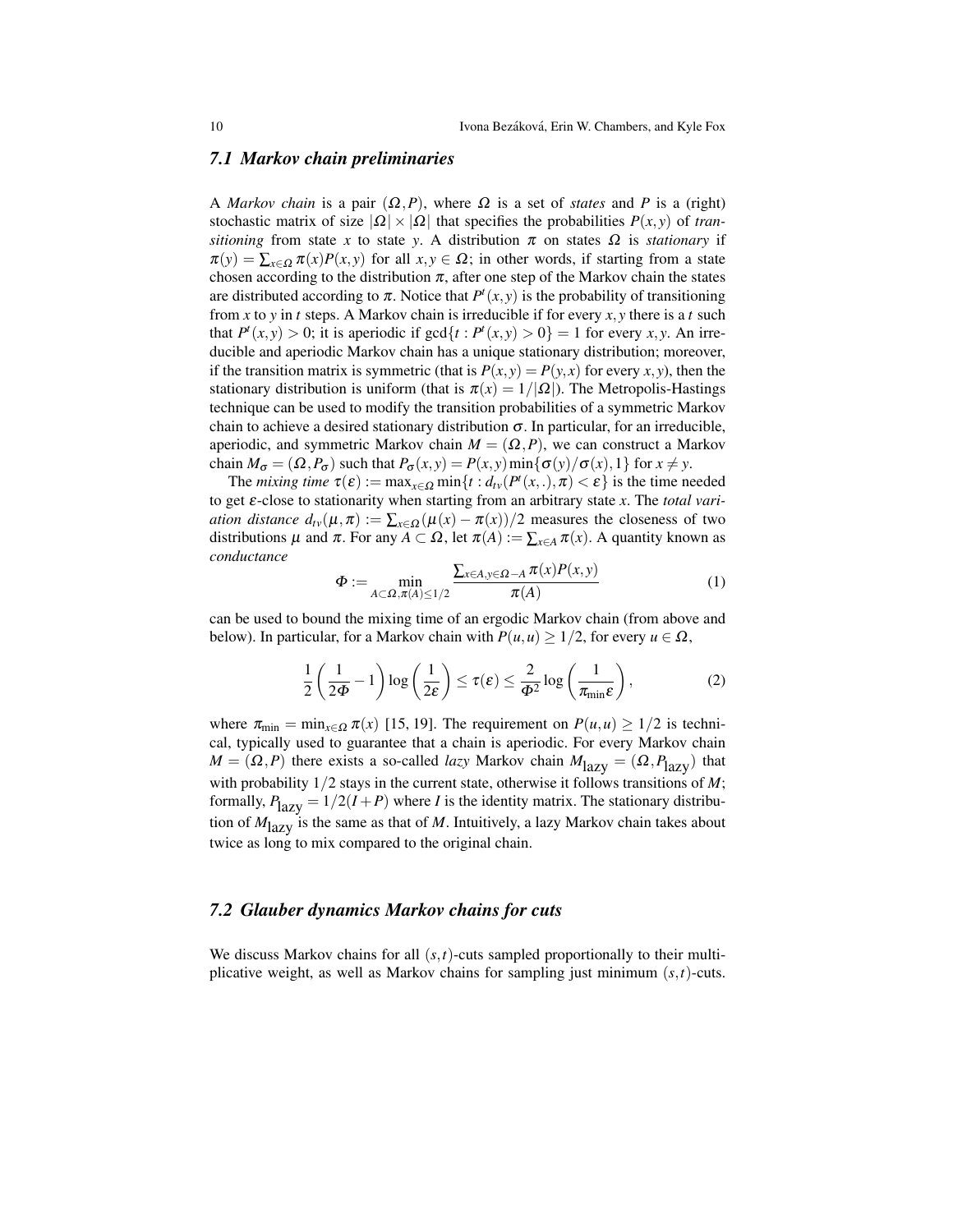We mentioned that our earlier dynamic programming results for bounded treewidth graphs can be easily modified to use additive weights and/or to be restricted to only minimum cuts. However, for Markov chain based sampling the situation is different and we present slow mixing examples for both scenarios.

Let  $\Omega$  be the set of all minimum  $(s,t)$ -cuts. Consider a Glauber dynamics Markov chain that tries to modify a single site in each transition. Then, the transition from a current state *C* is as follows:

- 1. choose a random vertex  $v \in V \{s, t\},\$
- 2. let  $C' := C \oplus \{v\}$ , the symmetric difference of *C* and  $\{v\}$ ,
- 3. if  $C' \in \Omega$ , then  $C'$  is the next state; otherwise, the chain stays in  $C$ .

As this chain is symmetric, its stationary distribution is uniform. The chain moves from *C* to *C'* with probability  $1/(n-2)$  if the chain is not lazy and with probability 1/(2(*n*−2)) for its lazy version. More general Glauber dynamics chains attempt to modify more sites in one transition. For *c* modified sites the transition probabilities are  $\Theta(1/n^c)$  and the chain is increasingly more likely to reject a move in step 3 due to  $C' \notin \Omega$ . As such, Markov chains that modify the current state *locally*, in other words, by changing only a constant-size part of the state, are generally preferred.

For weighted cuts, let  $\Omega$  be the set of all  $(s,t)$ -cuts. The desired stationary distribution is  $\pi_w(C) = w(C)/Z$ , where  $Z = \sum_{x \in \Omega} w(x)$  is the normalization factor, i.e, the partition function. The Metropolis-Hastings variant of the Glauber dynamics chain redefines step 3 as follows: if  $C' \in \Omega$ , then with probability  $\min{\pi(C')}/\pi(C), 1$ state  $C'$  becomes the next state; otherwise, the chain stays in  $C$ . Notice that we do not need to know the (generally difficult to compute) normalization factor *Z*, since  $\pi_w(C')/\pi_w(C) = w(C')/w(C).$ 

#### *7.3 Slow mixing for all weighted cuts*

We present a simple family of graphs for which the lazy Metropolis-Hastings variant of the above Markov chain needs exponential time to mix.

Consider the following undirected weighted graph  $G = (V, E, w)$ , where  $V =$  $\{u_1, u_2, \ldots, u_n\}$  with edges  $E = \{(u_i, u_{i+1}) \mid i \in [n-1]\}$  of weights  $w(u_1, u_2) =$  $w(u_{n-1}, u_n) = 1$  and  $w(u_i, u_{i+1}) = 1/2^n$  for  $2 \le i \le n-2$ . Let  $s = u_1$  and  $t = u_n$ . Graph *G* is a path and therefore has treewidth 1.

In this case  $\Omega := \{\{s\} \cup S \mid S \subseteq V - \{s,t\}\}\.$  Notice that there are only two  $(s,t)$ cuts with weight 1, namely  $\{u_1\}$  and  $\{u_1, \ldots, u_{n-1}\}$ , and that the (multiplicative) weight of any other  $(s,t)$ -cut is at most  $1/2^n$ . Therefore,  $Z \leq 1 + 1 + (2^{n-2} - 2)/2^n$ 3.

Let  $A = \{\{s\}\}\$ . Then,  $1/3 < \pi_w(A) = w(A)/Z = 1/Z < 1/2$ . The probability of moving from cut  $\{s\}$  to another cut  $\{s, u_i\}$  is at most  $1/(2(n-2)2^n)$  since we choose  $u_i$  with probability  $1/(2(n-2))$  and accept the move with probability  $w({s,u_i})/w({s}) \leq 1/2^n$  (more precisely, the acceptance probability is  $1/2^n$  if  $i = 2$  and  $\left(\frac{1}{2^n}\right)^2$  otherwise).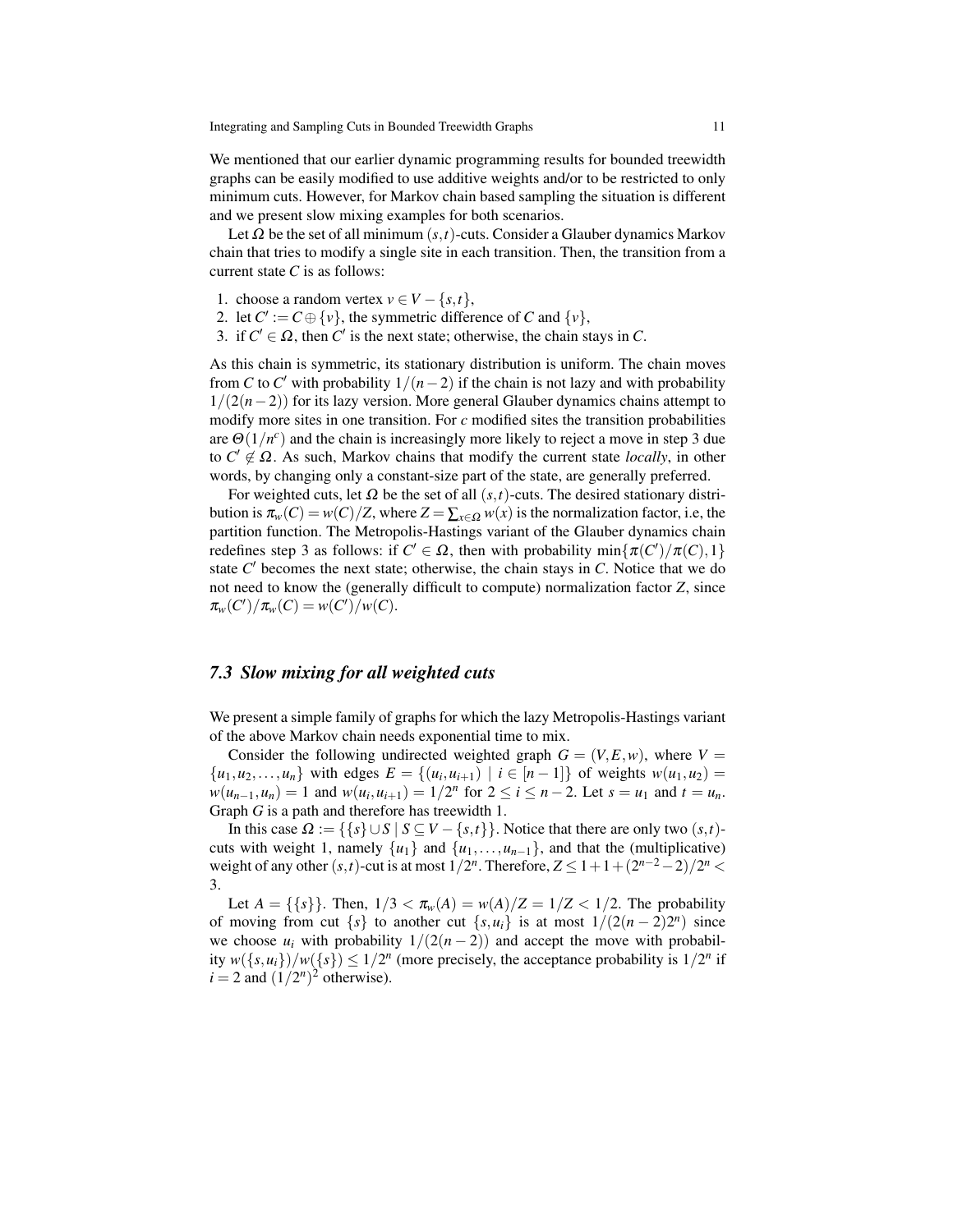We claim that the conductance out of *A* is exponentially small, see (1):

$$
\Phi \leq \frac{\sum_{x \in A, y \in \Omega - A} \pi_w(x) P_w(x, y)}{\pi_w(A)} = \frac{\sum_{y \in \Omega - A} \pi_w(\{s\}) P_w(\{s\}, y)}{\pi_w(\{s\})} = \frac{\sum_{y \in \Omega - A} \pi_w(\{s\}) P_w(\{s\}, y)}{2(n-2)2^n} = \frac{1}{2^{n+1}}.
$$

Therefore, we can bound the mixing time, see (2):

$$
\tau(\varepsilon) \ge \frac{1}{2}(\frac{1}{2\Phi} - 1)\log(\frac{1}{2\varepsilon}) \ge \frac{1}{2}(2^n - 1)\log(\frac{1}{2\varepsilon}).
$$

The mixing time is exponential in *n*. If we instead want to bound the mixing time in terms of input size, then note there are *n*−1 edge weights, each of up to *n* bits. Therefore, the size of the input is  $\Theta(n^2)$  and the mixing time is still super polynomial, as it is exponential in the square root of the size of the input.

## *7.4 Slow mixing for minimum* (*s*,*t*)*-cuts*

We conclude this paper with a family of graphs for which the Markov chain for minimum  $(s,t)$ -cuts needs exponential time to mix. For simplicity we assume additive weights, as is standard for minimum  $(s,t)$ -cuts due to their correspondence to maximum *s*-*t* flows. We note that the same example with edge weights  $1/2$  yields slow mixing arguments in case of multiplicative weights.

For any integer  $\ell \geq 1$ , consider the following undirected unweighted graph  $G = (V, E)$ , where  $V = \{s, t, u, a_1, a_2, \dots, a_\ell, b_1, b_2, \dots, b_\ell\}$  and  $E = \{(s, a_i), (a_i, u), (u, b_i), (b_i, t) \mid i \in [\ell] \}$ . Graph *G* is series-parallel and therefore has treewidth at most 2. It has  $n = 2\ell + 3$  vertices. Any  $(s, t)$ -cut with value  $\ell$  is minimum (since the value of the maximum *s*-*t* flow is  $\ell$ ). Therefore,  $A := \{ \{ s \} \cup C_a | C_a \subseteq$  ${a_1, ..., a_\ell}$  and  $B := { {s, a_1, ..., a_\ell, u} \cup C_b | C_b \subseteq {b_1, ..., b_\ell} }$  are sets of minimum  $(s,t)$ -cuts. We claim that there are no other minimum  $(s,t)$ -cuts.

**Lemma 2.** *If* C is a minimum  $(s,t)$ -cut, then  $C \in A$  or  $C \in B$ .

*Proof.* Suppose that  $u \notin C$ . Then, for every *i*, either  $(s, a_i)$  or  $(a_i, u)$  is cut; for total cut cost  $\ell$ . If there is a  $b_j \in C$ , then  $(b_j, t)$  increases the cut cost beyond  $\ell$ , a contradiction. In this case,  $C \in A$ .

Suppose that  $u \in C$ . Then, for every *j*, either  $(u, b_j)$  or  $(b_j, t)$  is cut; for total cut cost  $\ell$ . If there is an  $a_i \notin C$ , then  $(s, a_i)$  increases the cut cost beyond  $\ell$ , a contradiction. In this case,  $C \in B$ .

Therefore,  $\Omega = A \cup B$ . Notice that to move from *A* to *B* one has to pass through the state  $y' := \{s, a_1, \ldots, a_\ell, u\}$ ; however, there is a single state  $x' := \{s, a_1, \ldots, a_\ell\}$  in *A* that can move to *y'*. Since  $|A| = |B| = 2^{\ell}$ , we have  $\pi(A) = 1/2$  and  $\pi(x) = 1/2^{\ell+1}$  for any  $x \in \Omega$ . Therefore, we can bound the conductance of the lazy chain as follows: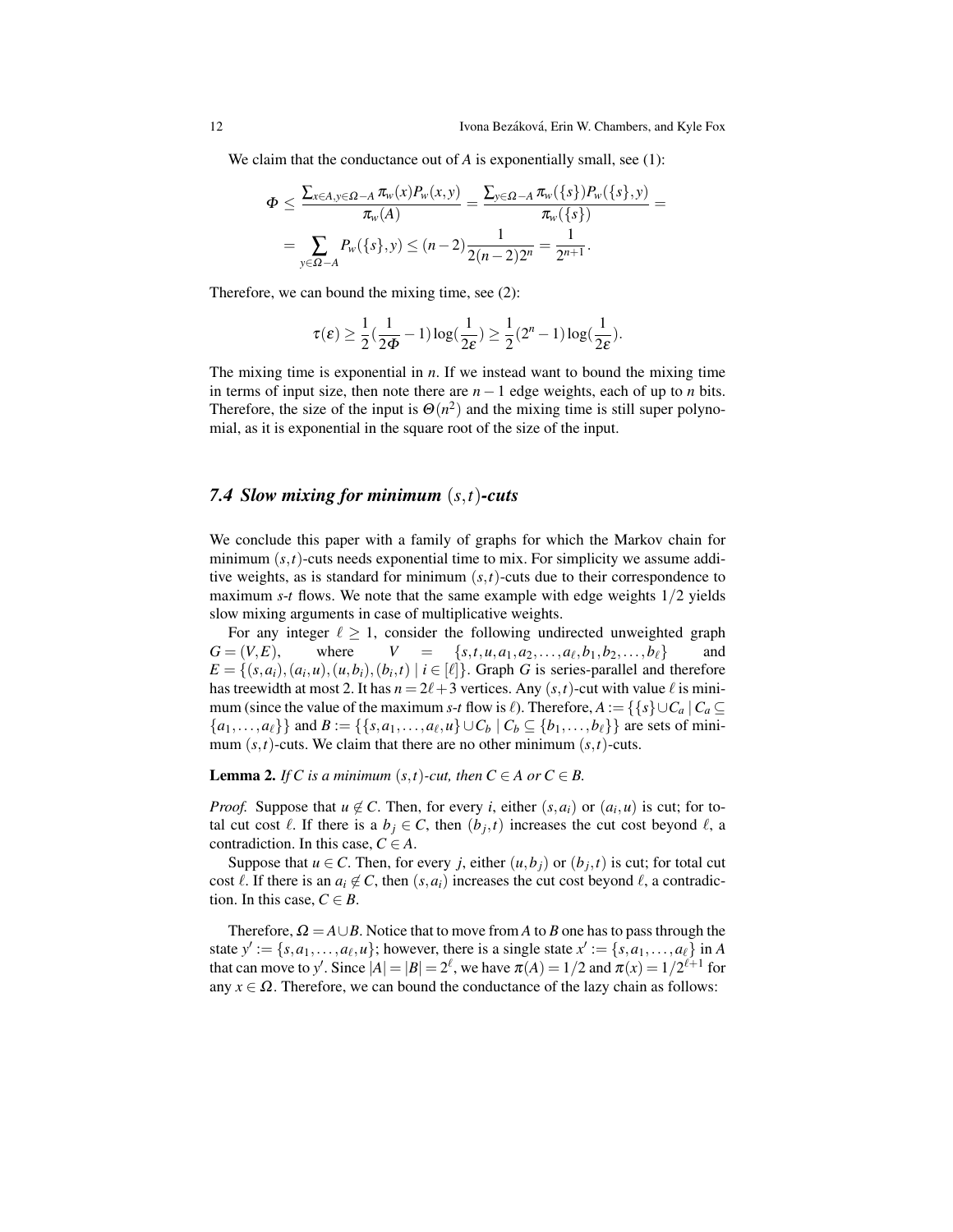Integrating and Sampling Cuts in Bounded Treewidth Graphs 13

$$
\Phi \leq \frac{\sum_{x \in A, y \in \Omega - A} \pi(x) P(x, y)}{\pi(A)} = \frac{1/(2^{\ell+1}) 1/(2(n-2))}{1/2} = \frac{1}{2^{(n-1)/2}(n-2)}.
$$

Then, the mixing time is bounded by:

$$
\tau(\varepsilon) > \frac{1}{2}(\frac{1}{2\Phi} - 1)\log(\frac{1}{2\varepsilon}) \geq (2^{(n-5)/2}(n-2) - 1)\log(\frac{1}{2\varepsilon}).
$$

Thus, we need exponential mixing time in  $n$  to get  $\varepsilon$ -close to the uniform distribution even if  $\varepsilon$  is a constant. The computation can be adapted to show exponential mixing time for Glauber dynamics Markov chains that change *c* vertices at a time for any constant *c*.

## 8 Conclusions

In this paper, we presented a simple dynamic programming algorithm to compute the partition function for weighted cuts of a bounded treewidth graph. This algorithm easily extends to multiple source multiple sink cuts as well. We also provided an algorithm to sample cuts under our framework in the same amount of time, and demonstrated that Markov chain techniques to generate cuts require exponential time to converge in our setting.

We remark that in many computer vision applications the graph is a grid graph with two extra vertices, the source and the sink, that are each connected to a set of grid vertices. This situation arises, for example, for the Random Markov Field model. When using maximum likelihood to determine the best parameters for the model, one needs to compute the partition function across all weighted cuts. Unfortunately, this graph does not have bounded treewidth. We leave the study of evaluating cut problems for planar graphs with two apices, the source and the sink, for future work.

#### Acknowledgements

Portions of this research took place during the authors' participation in Dagstuhl Seminar 13421: Algorithms for Optimization Problems in Planar Graphs.

#### References

- 1. Arnborg, S., Corneil, D., Proskurowski, A.: Complexity of finding embeddings in a k-tree. SIAM Journal on Algebraic Discrete Methods 8(2), 277–284 (1987). DOI 10.1137/0608024. URL http://epubs.siam.org/doi/abs/10.1137/0608024
- 2. Ball, M.O., Provan, S.J.: Calculating bounds on reachability and connectedness in stochastic networks. Networks 13, 253–278 (1983)